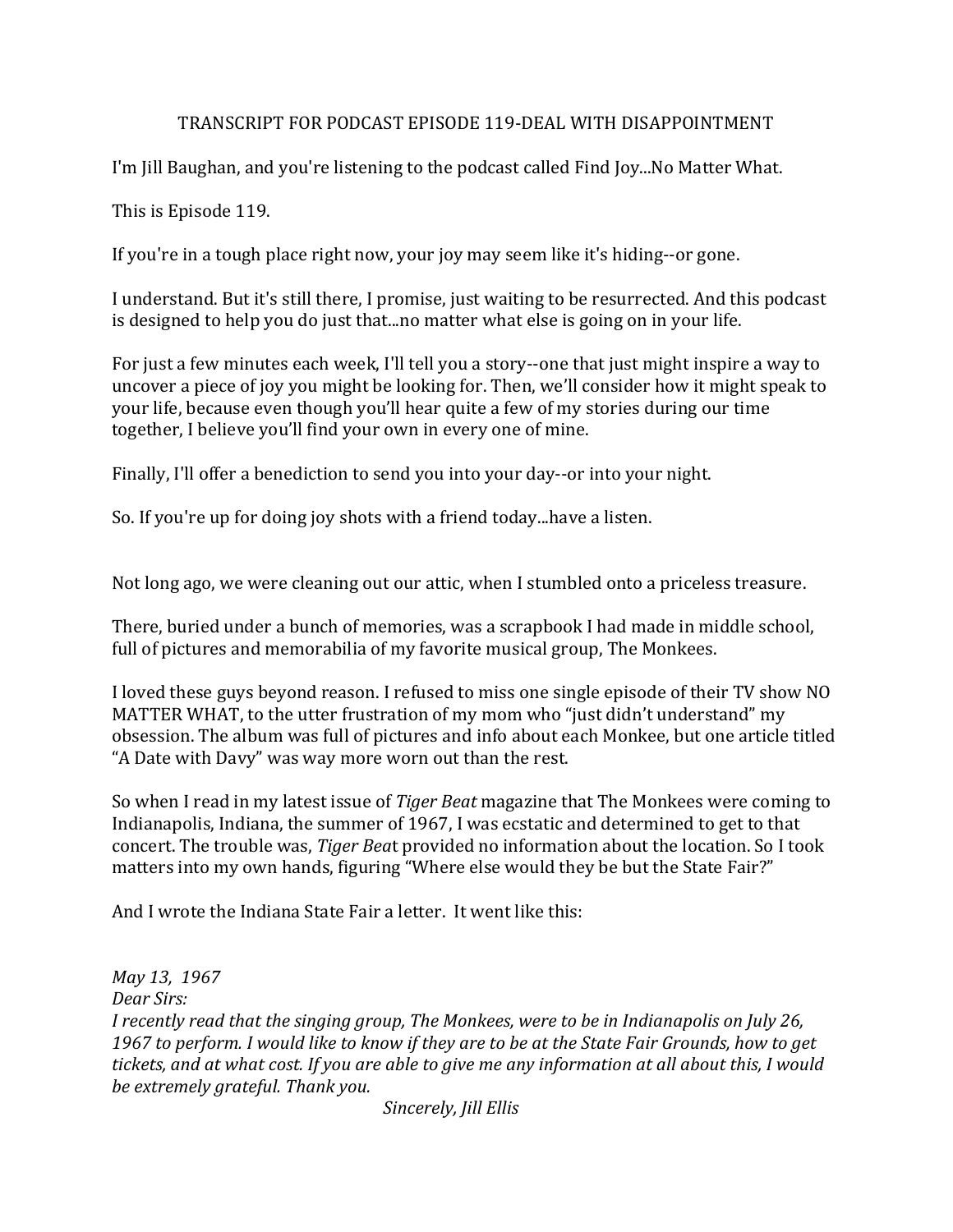Okay, give me points for correct business letter form, politeness, good grammar and succinctness. 

In response, they sent my letter back to me with a message at the bottom--in all capital letters which, even way back then, coming off a typewriter, felt like I was being yelled at: DEAR JILL: WE HAVE NO INFORMATION CONCERNING AN APPEARANCE OF THE MONKEES IN INDIANAPOLIS IN JULY. THEY DEFINITELY ARE NOT SCHEDULED TO APPEAR AT THE *STATE FAIR COLISEUM.* 

I was disappointed but undeterred because I had read this announcement in *Tiger Beat* magazine, and could not imagine that such a prestigious publication would toy with the emotions of middle school girls everywhere by printing false information.

So I wrote another letter to the Chamber of Commerce. It went like this:

*May 13, 1967 Dear Sirs: I* recently read that The Monkees, a singing group, were to appear at Indianapolis on July 26, 1967. I then wrote to the Indianapolis State Fair Grounds, as that would be the typical place *for a performance. I got a reply saying that they had no information about it. I was suggested* to write to the Chamber of Commerce, so I did. If you can give me any information at all about *this, please respond immediately.*(underlined) Thank you.

## *Sincerely, Jill Ellis*

Note my budding anxiety, evidenced in the command to act on my request right away. Time was a-wastin', and I wanted those tickets now.

In response, I got my letter back with a message at the bottom, typed in all capital letters:

#### *DEAR JILL:*

*THE CHAMBER OF COMMERCE SENT YOUR LETTER TO US FOR REPLY--AND OUR ANSWER*  IS STILL THE SAME. THE MONKEES ARE NOT (underlined) *SCHEDULED* TO APPEAR AT THE COLISEUM ANY TIME IN THE FUTURE--AND WE HAVE CHECKED THE INDPLS AREA--AND *NO* ONE SEEMS TO KNOW ANYTHING AT ALL ABOUT AN APPEARANCE HERE ON JULY 26, *SORRY.*

## *<i>INDIANA STATE FAIR*

Points to the Indiana State Fair for being so courteous as to respond to this second message from a middle-school girl, and also for actually checking the area for information.

But by this time, not only was I disbelieving, I was desperate. I wrote the Indiana State Fair Grounds a third letter that said this:

*May 28, 1967*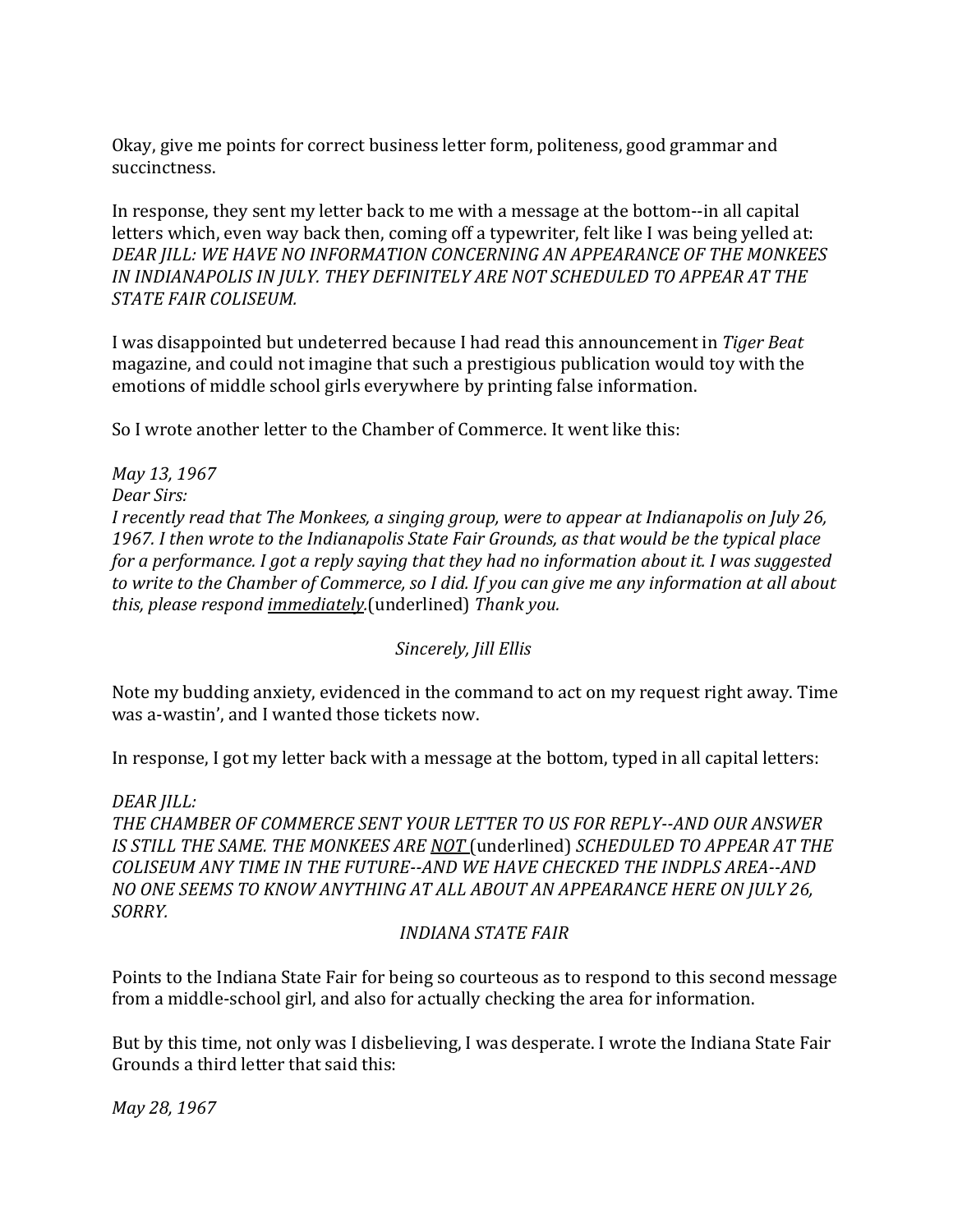### *Dear Sirs:*

*It's* me again. (I can imagine a major eye roll on their part by this time.) *Please don't get the impression that I'm a bad, pesty kid. Just consistent and determined. I just read in 16 Magazine that the Monkees* (underlined) were to appear at the State Fair Grounds on July 26, 1967. Two (underlined) *editions aren't wrong are they? I can understand why you might resolve to secrecy,* (Wut?) since it is almost two months away but please, please, oh please (each word underlined four times) *tell me the truth. Are they or aren't they? Thanks a million.*

# Determinedly yours, Jill Ellis

Give me no points for this lame attempt to control the universe.

In response, I got my letter back again with the handwritten words THEY ARE NOT underlined three times in red at the bottom.

I finally cried "uncle"--and I mean literally cried. I locked myself in my bedroom closet and wept with abandon for at least an hour, bitter tears of disappointment, as I pasted those letters in the back of my scrapbook.

It makes me laugh now, because in the grand scheme of things, that disappointment was small. And yet, it wasn't small to me then, and I wonder: How do you handle disappointments now that you're all grown up?

The past two years have been full of disappointments: cancelled graduations and proms, weddings postponed, trips cancelled or put off indefinitely, all manner of letdowns.

I'm guessing you've had your share of these, and I think it helps to take a long view of what's really happening when things don't go our way.

According to Maggie Wooll, Managing Editor for *BetterUp, disappointment is a complex* emotion that stems from sadness. It's what we feel when our expectations for the desired *outcome are dashed.*

We all instantly recognize the feeling of being let down and the anger we might feel when something we thought we deserved didn't happen. Or the grief we experience when we *miss out on an opportunity.* 

*Disappointment is less useful as an emotion and far more useful as a data point.Like failure, experiencing disappointment tells us that something was "off." Be it the circumstances, the process, or our expectations.*

*In* other words, Wooll says, *it's* time to look for a different way. And the best place to do *that is the place James Clear calls* "The Valley of Disappointment." If you persist with your *actions in this valley, you can reach a breakthrough.*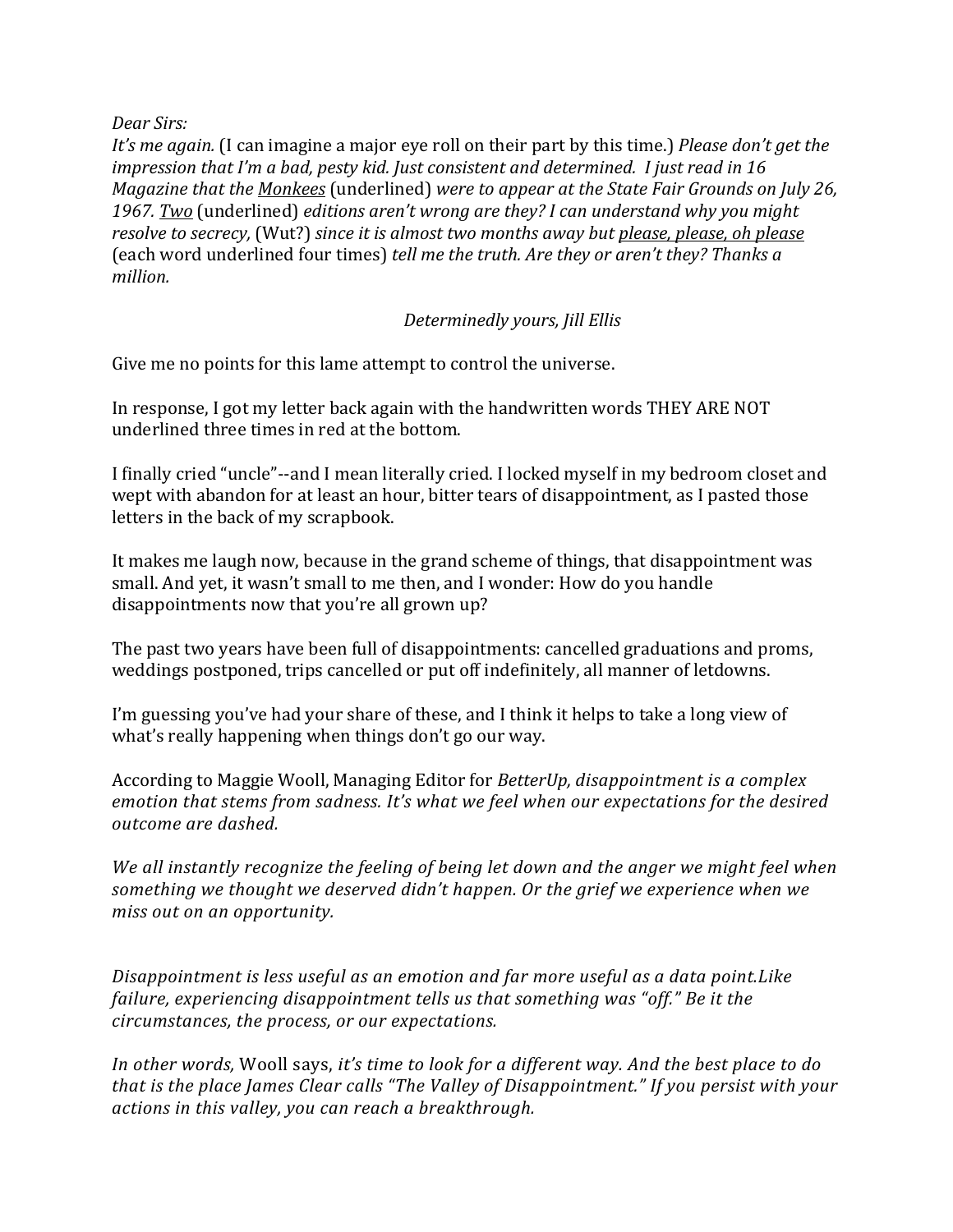*Here's how it works:* 

- We set a goal or outcomes we desire.
- We overestimate the good things that might happen when we first start a task *leading to the realization of this goal.*
- Simultaneously, we underestimate the "negative" things that might also happen.
- This is why the first part of any goal attainment can feel so treacherous you're *living in the valley of disappointment.*
- But if we keep our expectations steady through time, the same things that disappointed us end up leading us to the other side.

In order to get there, though, Wooll offers a few suggestions to deal with it:

# *1. Let it out*

*Whether* it's disappointment or anger, you need to feel it and let it out A healthy way to *achieve emotional health is to confide in your friends, family, or even a therapist. You could also channel this kind of tough emotion into a creative outlet. Try writing in a journal or doing something physical.* 

*The point is to regulate your emotions by feeling whatever you're feeling and allowing it to pass.*

*Research has shown that emotional suppression can hinder our personal growth.* Without the ability to feel emotions and actively express them, you have trouble *adapting to new and unfamiliar situations.* 

## *2. Get perspective*

*Communication with friends and family about your disappointment can bring some much-needed clarity.* When you get an outside perspective other than your own, you can *begin* to see things for what they really are, rather than how you feel about them.

## *3. Don't let it fester*

*Accepting the present moment allows you to acknowledge what is real.* 

Like breath, disappointment comes and goes. So breathe into it and let it pass.

*The worst thing you can do is brood over negative experiences.* 

Again, the variable here is time. You certainly don't have to "bounce back" from *disappointment* right away.